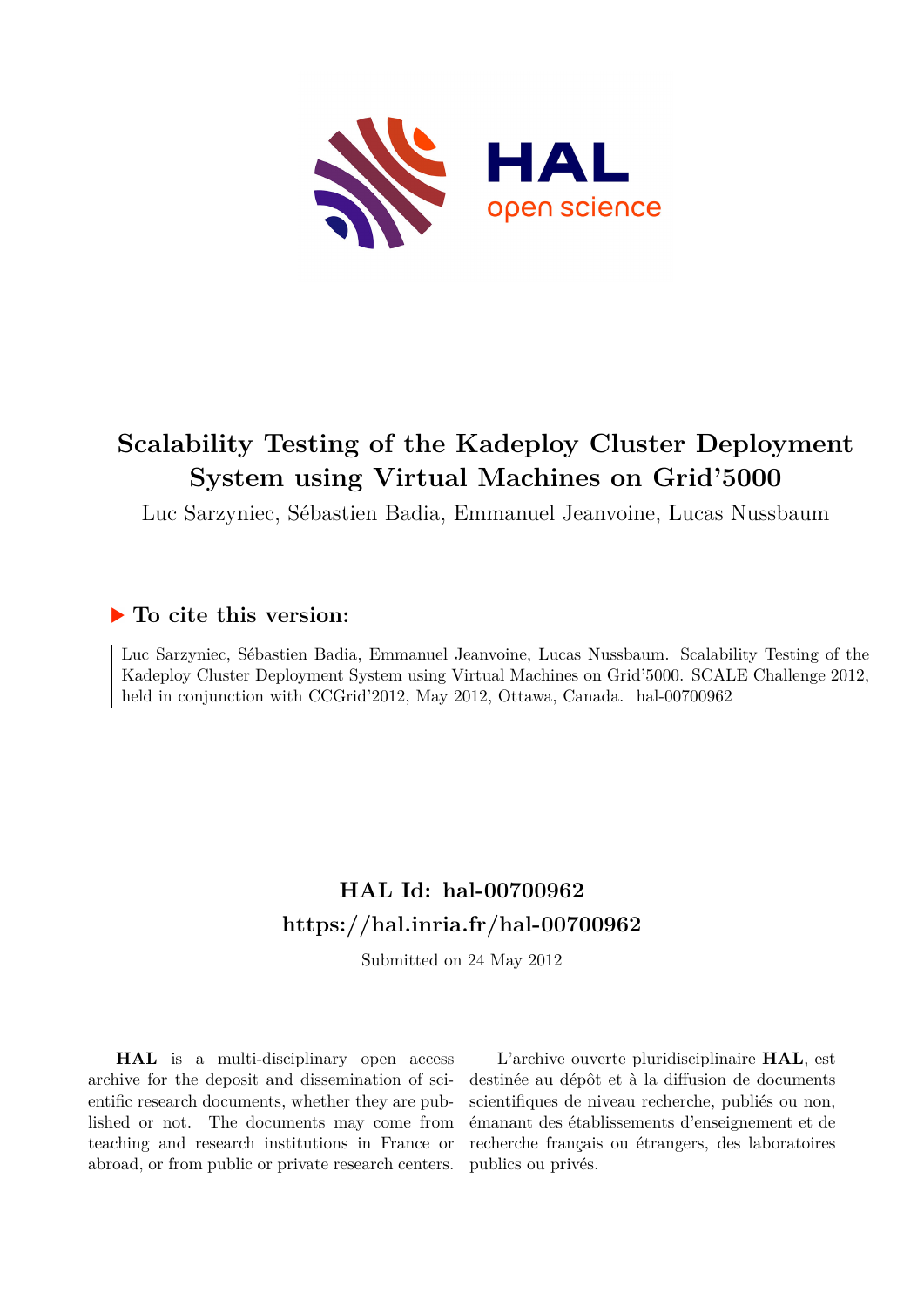# Scalability Testing of the Kadeploy Cluster Deployment System using Virtual Machines on Grid'5000

Luc Sarzyniec, Sébastien Badia, Emmanuel Jeanvoine, Lucas Nussbaum LORIA — INRIA Nancy – Grand-Est — Université de Lorraine

firstname.lastname@inria.fr

#### 1 Introduction

All users of computing resources such as clusters or clouds know that scalability is a key feature of their applications. What users might not be aware of is that the infrastructure software used to run such platforms share the very same needs in terms of scalability. Typical examples are the applications used to copy a full software environment (operating system, libraries, user tools, etc.) to each node, which are used by system administrators during maintenance to install new nodes or update the software image on current nodes. More efficient deployment solutions mean shorter downtimes due to maintenance: on clusters composed of thousands of nodes, the process of re-installing all nodes can take hours or even days if the deployment solution does not exhibit the required scalability.

Kadeploy [\[1,](#page-5-0) [2\]](#page-5-1) is a cluster deployment solution designed with scalability in mind. In this paper, we describe a set of experiments conducted on the Grid'5000 testbed to explore the scalability of Kadeploy, using up to 3999 virtual machines to simulate nodes being deployed. Grid'5000 is a testbed for research on distributed systems (Cloud, Grid, HPC, P2P systems), composed of 1700 nodes, which provides users with a unique set of advanced features and services, including the deployment of user-provided software environments on the nodes (using Kadeploy), and network isolation of experiments using dynamic VLAN reconfiguration (with KaVLAN). It is therefore a very suitable testbed for performing such experiments.

The rest of this paper is organized as follows. First, section [2](#page-1-0) provides a quick overview of Kadeploy internals. Section [3](#page-2-0) describes the steps involved when running this experiment on Grid'5000. Section [4](#page-3-0) presents scalability results that were obtained during those experiments, and section [6](#page-4-0) concludes the paper.

#### <span id="page-1-0"></span>2 Overview of Kadeploy internals

Kadeploy is a cluster deployment solution which has been developed at INRIA since 2002. The current version, version 3, was developed in 2008 to provide a robust and scalable deployment solution for Grid'5000. A typical Kadeploy deployment is composed of three steps:

1. The nodes being deployed are rebooted to a specific deployment environment by Kadeploy. The reboot itself is usually triggered using a remote administration card, e.g., using the IPMI protocol. In order to avoid issues such as voltage spikes, nodes are rebooted by small delayed groups (reboot window). Nodes then boot using network boot (PXE); Kadeploy writes PXE profiles to indicate how the node should boot. The retrieval of the deployment environment during the PXE boot is a critical step. In the worst case, it is performed by the bios using TFTP, which is rather unreliable and slow. If the NIC supports it (using an iPXE firmware, for example), it can be performed via HTTP.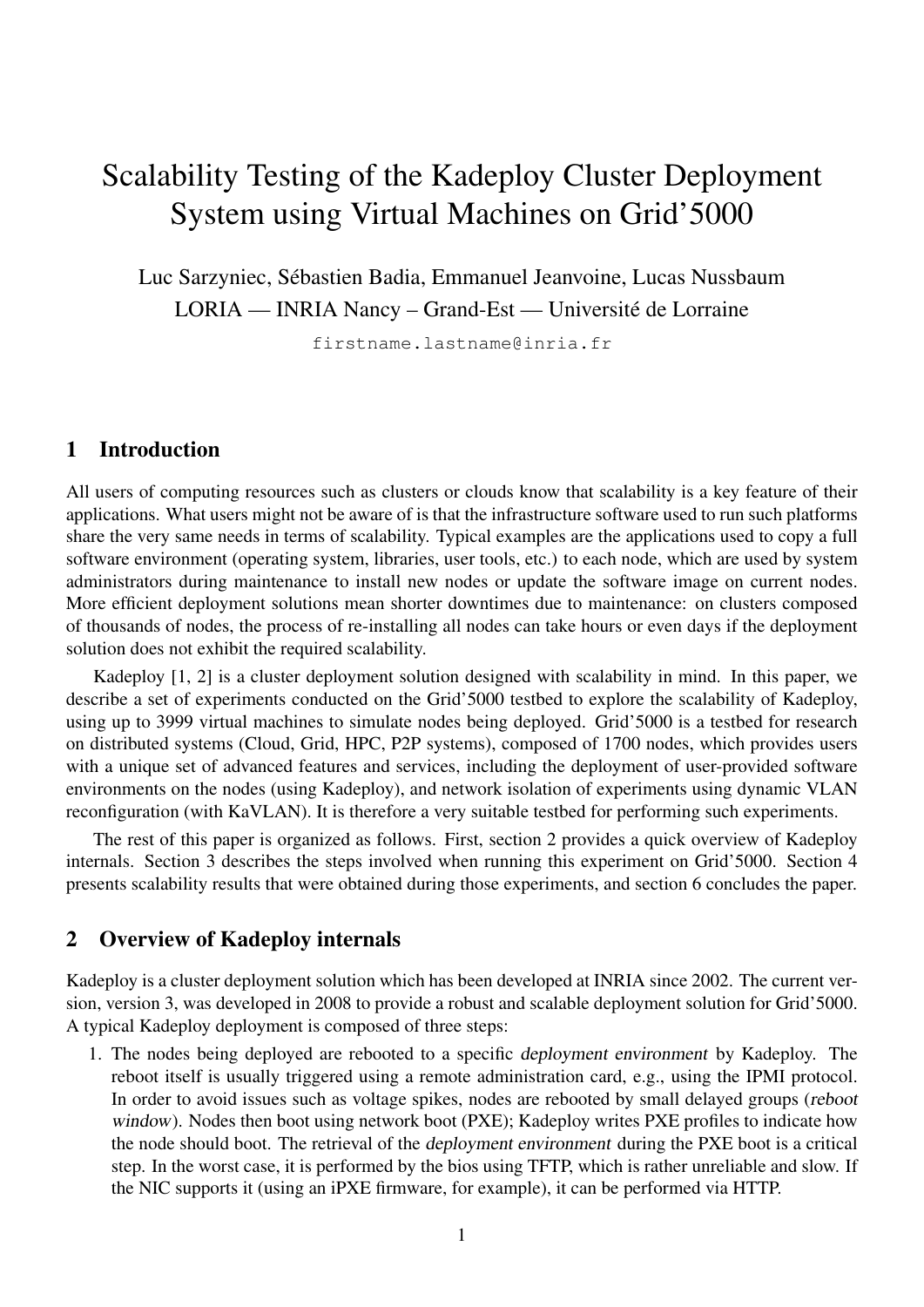<span id="page-2-1"></span>

|                                                                       | <b>Site</b>  | <b>Cluster</b> | <b>Nodes</b> | VM / node | <b>VMs</b> |
|-----------------------------------------------------------------------|--------------|----------------|--------------|-----------|------------|
| Salisbury<br>Southampton<br>Lille<br>welles: Brussel<br>Brighton      | lille        | chicon         | 6            | 3         | 18         |
| <b>Plymouth</b><br>Koblem                                             | lille        | chimint        | 18           | 8         | 144        |
| Luxembourg                                                            | lille        | chingchint     | 31           |           | 231        |
| Le Havre<br>Routin<br><b>Reims</b>                                    | lille        | chirloute      | 5            |           | 35         |
| Brest                                                                 | nancy        | graphene       | 132          | 4         | 528        |
| Nancy<br>Rennes                                                       | nancy        | griffon        | 91           | 8         | 728        |
| Narities<br>Besancor                                                  | nancy        | talc           | 113          | 8         | 904        |
| Poitiers                                                              | rennes       | paradent       | 54           | 8         | 432        |
| Lyon                                                                  | rennes       | paramount      | 19           | 4         | 76         |
| Clemant Ferran<br>Grenoble                                            | rennes       | parapide       | 24           | 8         | 192        |
|                                                                       | rennes       | parapluie      | 5            | 18        | 90         |
| <b>Bordeaux</b>                                                       | sophia       | helios         | 54           | 3         | 192        |
| Montpellier                                                           | sophia       | sol            | 39           | 3         | 117        |
| <b>Toulouse</b><br>Sophia<br>Donostia/San Sebastián<br>Vitoria Gastei | sophia       | suno           | 44           | 8         | 352        |
|                                                                       | <b>Total</b> |                | 635          |           | 3999       |
| (a)                                                                   |              |                | (b)          |           |            |

<span id="page-2-2"></span>Figure 1: Grid'5000 resources used during the experiment. Sites in red on [\(a\)](#page-2-1) were used for the experiment, with the repartition of virtual machines given in [\(b\).](#page-2-2)

- <span id="page-2-3"></span>2. After the node has been booted in that deployment environment, Kadeploy controls the node remotely using Taktuk [\[3\]](#page-5-2) (a scalable and hierarchical SSH wrapper), does all the required configuration (disk partitioning, etc.) and broadcasts the system image to the nodes before doing the final configuration (per-node customizations). In order to achieve efficient broadcast, Kadeploy organizes the nodes into a chain, which provides near-optimal performance even on hierarchical networks (since Kadeploy uses the cluster's Ethernet network, and not for example Infiniband, hierarchical networks providing low performance are common).
- 3. Once all nodes have been configured, Kadeploy reboots the nodes again, this time to the newly deployed system image.

In the following section, we detail how Grid'5000 was used to build a development and test environment for Kadeploy.

#### <span id="page-2-0"></span>3 Platform setup and experimental process

Building a development and test environment for Kadeploy requires the deployment of a set of intrusive network services, including a DHCP server (for PXE), and a TFTP and/or an HTTP server (to send the deployment environment). This yields several challenges, that were overcome using several Grid'5000 features.

First, those services must run as the root user. Grid'5000 enables users to deploy their own system images and get root access on the nodes using the testbed-provided Kadeploy installation.

Second, installing a second DHCP on an existing network might cause disruptions. To avoid any problem, we used the KaVLAN service provided on Grid'5000, that implements network isolation using dynamic reconfiguration of Ethernet switches. Another benefit of KaVLAN is that it provides VLANs spanning several sites at the Ethernet level (OSI level 2): this made it possible to use nodes from different Grid'5000 sites in the same deployment.

Grid'5000 provides a large number of nodes but only 783 of them had the required capabilities for our experiments and they are rarely all available at the same time. However, our goal was to experiment at a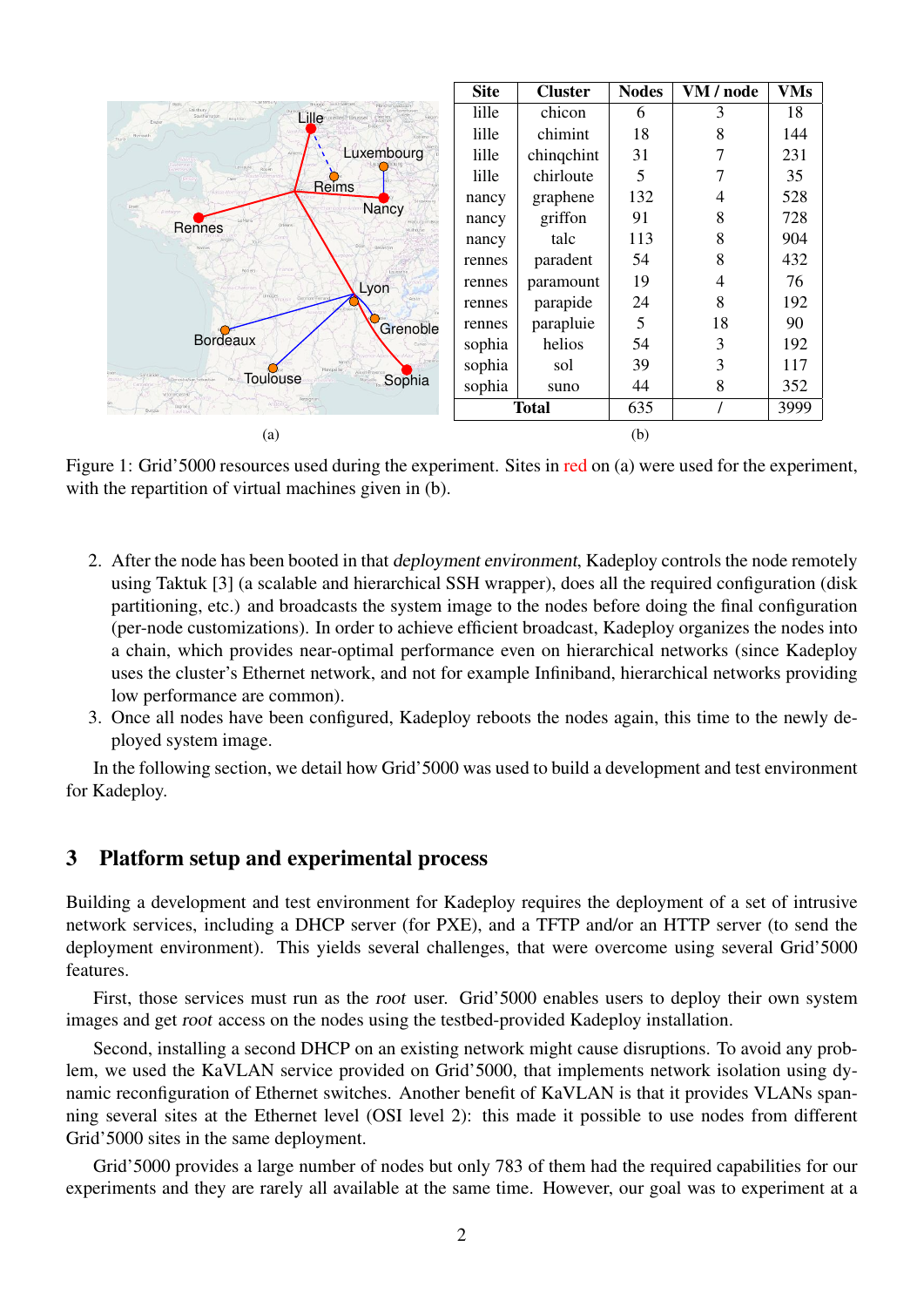much larger scale. We therefore used virtualization to provide from 3 up to 18 virtual machines on each physical node, depending on the physical node capabilities (Figure [1\)](#page-2-3). The virtualization technology used was KVM. Due to our rather specific constraints, we did not reuse an existing Cloud solution but instead wrote a set of scripts to handle the KVM virtual machines creation, startup, shutdown and reboot.

Our experimental process is fully automated, and can be decomposed into several steps:

- 1. We reserve the required physical nodes, deploy our own system image using the Kadeploy installation provided by Grid'5000, and isolate the nodes into a specific VLAN using KaVLAN. This step took 20 minutes to reserve and deploy 668 nodes.
- 2. We instantiate virtual machines and prepare each physical node:
	- Nodes that will be dedicated to host services (DHCP, ...) are connected to the testbed network;
	- Each remaining physical node is configured to host virtual machines: dynamic detection of hosting capability and configuration of the network bridge used to connect the virtual machines;
	- We instantiate virtual machines on each physical node, creating virtual hard disk images (stored in RAM to optimize disk I/O performance) and assigning IP addresses.

This step took 5 minutes to prepare 668 nodes (33 services and 635 hosts) and 3999 virtual machines. 3. We configure all nodes:

- For the whole testbed, one Kadeploy server is configured, as well as one DNS server and one DHCP server. Every virtual machine is registered with each of these services;
- A varying number of nodes on each site (depending on the number of local virtual machines) is dedicated to being HTTP servers serving the deployment environment to virtual machines during the network boot. The DNS server points virtual machines to a local HTTP server in round-robin assignment.

Configuring our testbed composed of 4 Grid'5000 sites took 15 minutes.

At this point, it is possible to run Kadeploy deployments. The next section presents some timing results.

#### <span id="page-3-0"></span>4 Results

Several experiments were done during our tests, but we only present here the results of the execution using the maximum number of nodes. This experiment was run with 668 physical nodes: 33 nodes were used to host services (DHCP, HTTP, ...) and 635 nodes were used to host virtual machines.

As mentioned before, the number of virtual machines hosted by each physical node varies. We used a script to determine how many virtual machines a node could host taking into account various constraints: at most one VM per core; 914 MB of RAM per VM (564 MB for the RAMstored hard disk, and 350 MB for the VM itself); at most 18 VMs per node to avoid network congestion.

Since our VMs are located on distant sites, several hundreds of kilometers away, and since some services such as DHCP and DNS are sensitive to network overload, we decided to use Kadeploy's reboot window mechanism. This mechanism allow us to reboot our nodes by small groups and wait a specified amount of time between the reboot of each group. In this run we used a window size of 150 nodes and a delay of 20 seconds between the groups.



<span id="page-3-1"></span>Figure 2: Timing results

Figure [2](#page-3-1) shows the result of the experiment. The evaluation of our system is based on 3 criteria:

• The time of the first reboot (Reboot1): shutting down and relaunching each VM, then waiting for every VM to be up.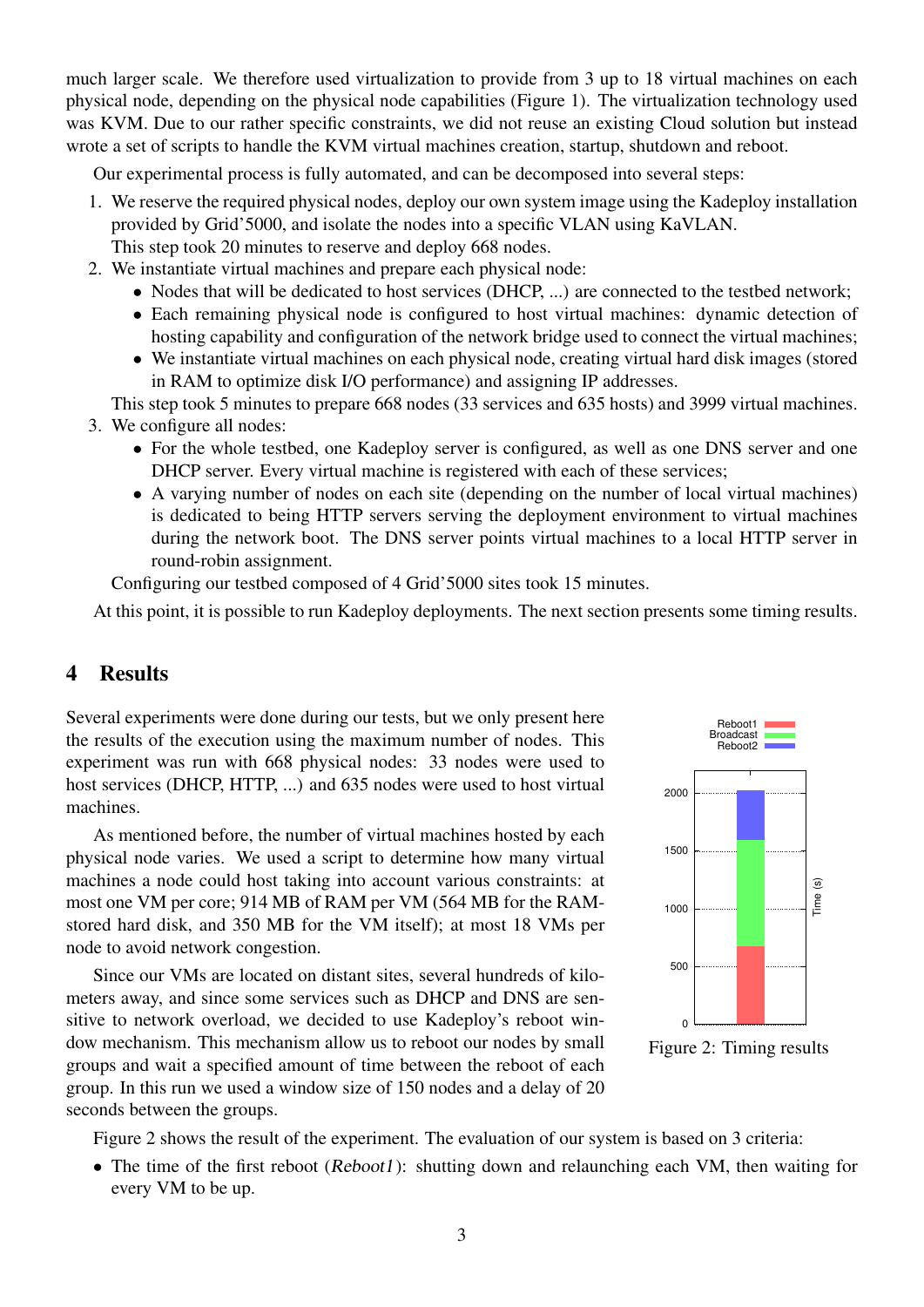- The time spent in the user environment broadcast step (Broadcast): broadcasting the environment disk image file (430 MB) to all the VMs.
- The time of the second reboot (Reboot2): rebooting VMs using the Linux kernel kexec mechanism, enabling the reload of a new kernel without performing a hard reboot of a machine.

In this run we successfully deployed 3838 virtual machines, while 161 machines were lost due to network or KVM issues. The entire deployment process took 57 minutes.

#### 5 Limits to scalability and future work

Two main factors limiting scalability have been identified: the mechanism used to reboot the nodes, and the image broadcast.

During the PXE reboot, each node gets its reboot parameters (IP, DNS, TFTP or HTTP server to retrieve its boot image) using DHCP, then uses TFTP or HTTP to retrieve its boot image. In the case of thousands of nodes rebooting simultaneously, network packet loss is not uncommon. Despite retry mechanisms, we still witnessed cases where nodes would not be able to get a DHCP reply, or where the image retrieval would time out. Those problems are mitigated in Kadeploy by rebooting nodes in smaller groups, but tuning the number of groups and the interval between the reboot of groups is difficult. The use of HTTP for system image retrieval, which is possible if the nodes use iPXE, improves things significantly. However, there is still margin for improvement, as iPXE implements a rather limited TCP stack (e.g. it does not support scaling the TCP window size to large values).

The broadcast of the system image to be installed on nodes is a key step of the deployment process, and uses a large share of the deployment time. Kadeploy's chain-based broadcast provides optimal performance if nodes are properly ordered in the chain, but it is sensitive to node failures (which, during our tests, have been mainly caused by ARP or TCP failures due to the network load). In the future, we will explore ways to improve the robustness of network protocols such as ARP and TCP – the Linux kernel has a large number of knobs to tune the number of retries, or the timeout delays. We are also considering adding fault tolerance features to the chain-based broadcast tool to be able to exclude a failing node during the broadcast.

Both issues are rooted in the quality of the network used to deploy nodes. On clusters equipped with a high performance network (Infiniband, Myrinet), the administration network is usually composed of a set of cheap ethernet switches. We encountered switches with a MAC table size of 8000 entries, which puts a rather low limit on the number of virtual machines on the network. It is worth noting that large-scale Cloud providers are known to use routing between server racks in order to limit the level-2 network size. In Kadeploy, we are planning to explore how some of the steps of the deployment, e.g. the image broadcast, could use an Infiniband network.

#### <span id="page-4-0"></span>6 Conclusion

In this paper, we presented experiments conducted on the Grid'5000 testbed to explore the scalability of the Kadeploy cluster deployment solution using up to 3999 KVM virtual machines hosted on up to 668 physical machines. During our largest run, we installed a 430 MB environment on 3838 virtual machines in less than 60 minutes.

First, those experiments proved that Kadeploy performs well at large scale, but also uncovered some areas of future improvements, such as the broadcasting of the environment, using iPXE for reboots (that would allow the download of the deployment image via HTTP), and reboots using kexec.

Second, this work demonstrates the capabilities of Grid'5000 as an experimental testbed. We used up to 668 physical machines, deployed our own environment on them and had administrative privileges on our nodes. Inside the set of nodes we reserved, we were able to deploy a complete infrastructure including intrusive network services such as DHCP in less than 20 minutes. Furthermore, everything performed